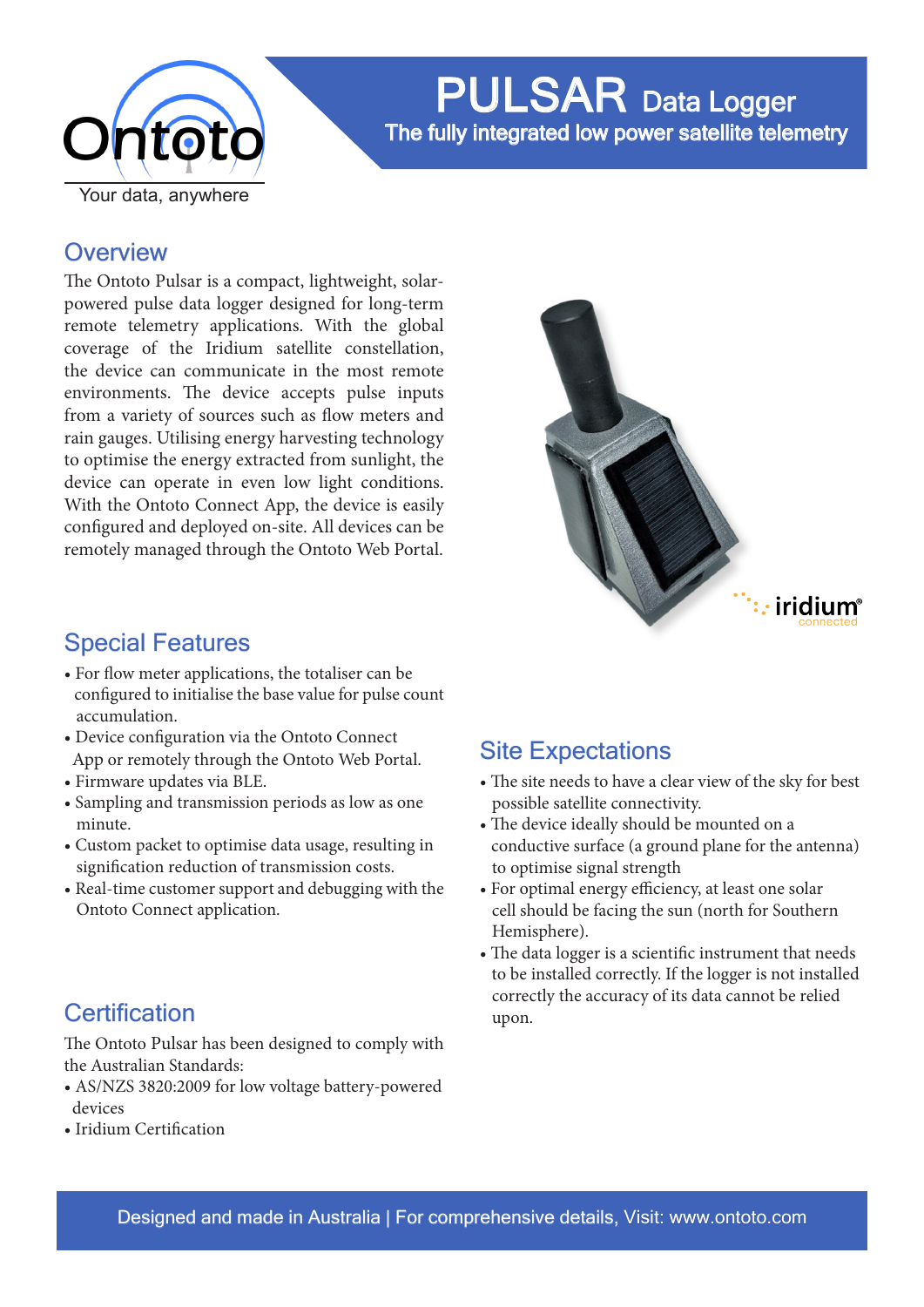## Technical Specifications

| Power-Source            | • 2 x solar-powered lithium-ion supercapacitors                           |
|-------------------------|---------------------------------------------------------------------------|
| Supercapacitor          | • Voltage: 3.6 V<br>• Capacity: 40mAh                                     |
| Service life            | $\bullet$ >10 years                                                       |
| Solar panel             | • 3 x 0.1 W monocrystalline                                               |
| Maximum pulse frequency | $\bullet$ 1000 Hz                                                         |
| Transmission            | · Satellite via Iridium band (1616-1626 MHz)                              |
| Clock accuracy          | $\bullet \pm 2$ seconds per day, automatically resynced on a transmission |
| Memory                  | • 128MB NAND flash memory, up to 8 million samples of local storage       |
| Operating temperature   | • $-40^{\circ}$ C to $+85^{\circ}$ C                                      |
| Dimensions              | $\cdot$ 30 x 40 x 60mm                                                    |
| Weight                  | $\cdot 100$ grams                                                         |

## Ontoto Connect App (iOS and Android)

The Ontoto Connect mobile app allows onsite management of the data logger to be undertaken wirelessly via BLE. There is no need to connect a laptop directly to the device.

The key features of the Ontoto Connect App are:

#### • Data logger configuration

 Configure the device name, sampling period, transmission period, and alarm threshold.

#### Firmware update

 Available firmware updates can be downloaded from the Ontoto server and uploaded to the device.

#### • Sensor Test

 The device will scan through each connected sensor. The measurements of each sensor and any detected errors will be displayed.

#### • Network Test

Tests for Satellite connectivity and signal strength and displays any detected faults.

#### • Update the device location

The location of the device will be updated with the GPS coordinates of the phone and transmitted to the Ontoto Web Portal.

#### • Read data log

 The device stores all recorded data in persistent memory for redundancy and auditing purposes. The data log is processed into a CSV file.

#### • Real-time debug log streaming

 While using the app, the debug log received from the device is automatically streamed to the Ontoto server, allowing for seamless debugging during deployment.